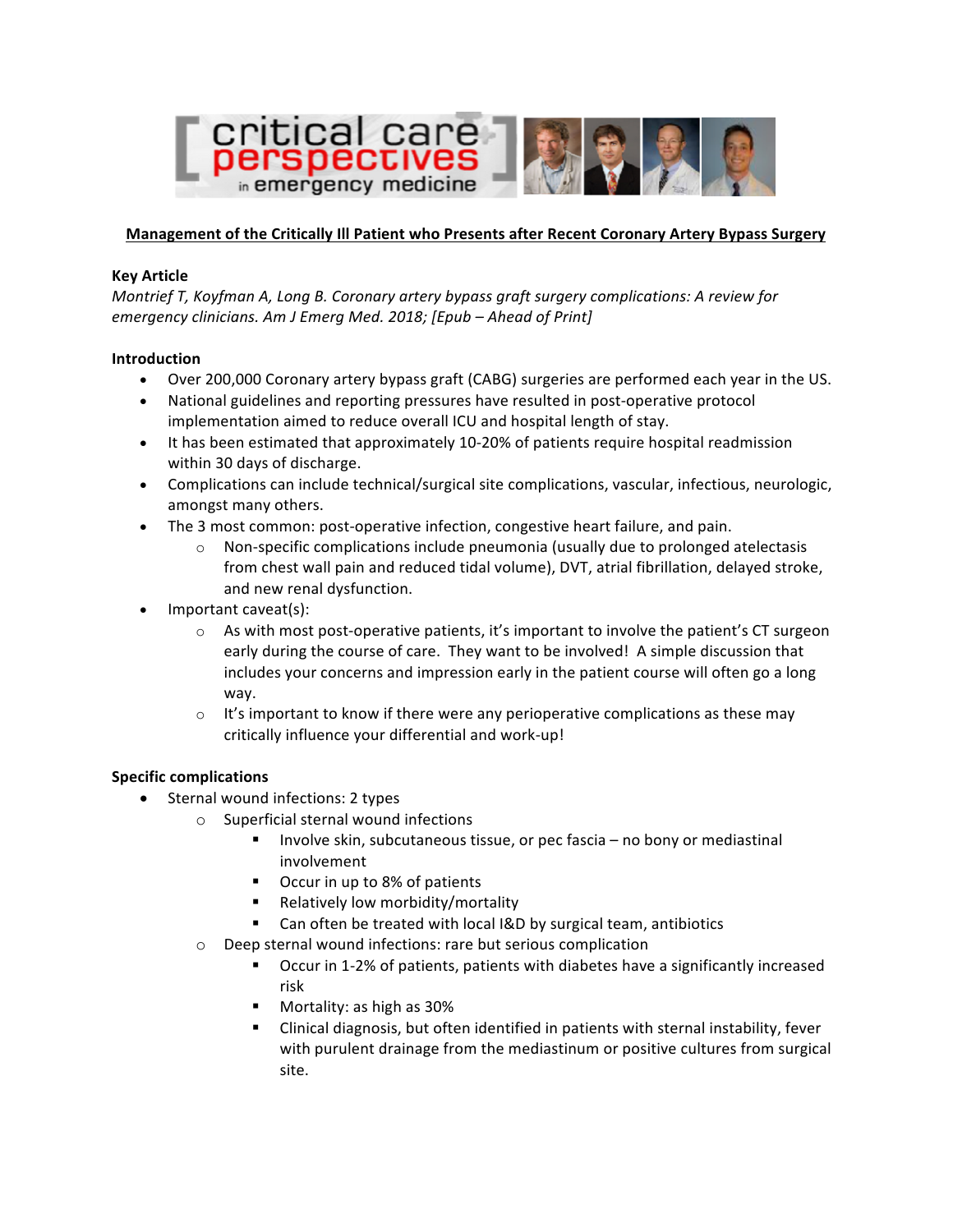- Treatment: obtain sternal wound cultures, plan for OR debridement, washout, antibiotics
- o **How to differentiate:** CT of chest with IV contrast
- $\circ$  Common organisms: MSSA (28%), pseudomonas (18%), MRSA (15%), Enterobacter species (7%).
- $\circ$  Antibiotics: Vancomycin, broad-spectrum beta-lactam, consider double coverage for pseudomonas.
- Coronary artery bypass graft occlusion
	- $\circ$  Type of surgery is important!
		- Saphenous vein grafts are commonly used, but more frequently seeing right and left internal mammary artery grafts, radial grafts due to improved patency rates.
		- Try to find out the coronary artery target if possible (LAD/LM graft failure can be particularly high risk)
	- $\circ$  Incidence: Estimated to occur in 5-14% of patients, much more common in vein grafts compared to arterial grafts.
	- $\circ$  Ask about medication compliance
		- Patients will often be prescribed daily aspirin (81-325mg/day) and in some cases Plavix if allergic to ASA or if they had an off-pump bypass in which they will be on dual antiplatelet therapy for 1-year.
		- Not taking daily aspirin increases occlusion rate by  $>$  50% at 30 days!
	- o EKG
		- Interpretation is *exactly the same* as those with native coronary arteries
		- Look for ST depressions in reciprocal leads
		- Beware of STE mimics
			- Pericarditis: Although post-operative pericarditis ST-elevations can be seen up to 3 weeks after surgery
			- LV aneurysm
	- $\circ$  Early echocardiography for regional wall motion abnormalities
	- $\circ$  In the event of a true occlusion pt should go immediately to cath lab and treat as a STEMI
- Pericardial effusion and tamponade
	- $\circ$  The can't miss diagnosis in a post-cardiac surgery patient
	- $\circ$  Patients are at high risk for delayed effusion, which can be the result of pericardial inflammation, anticoagulation, or unrecognized slow mediastinal bleed.
	- $\circ$  Pericardial effusions present in up to 80% of patients after surgery, but most are small and clinically inconsequential.
	- $\circ$  Most patients will represent with signs and symptoms that often manifest with low cardiac output:
		- dyspnea (shortness of breath with clear breath sounds!), fatigue, chest pain, nausea/vomiting
		- Signs: tachycardia, hypotension, increased JVD
	- $\circ$  Early cardiac ultrasound is critical, looking for right atrial/ventricular diastolic collapse, LV diastolic collapse PLUS IVC distention.
		- **PEARL:** sometimes effusion may *not* be circumferential look carefully for a local clot causing inflow obstruction. If there is a high clinical suspicion,